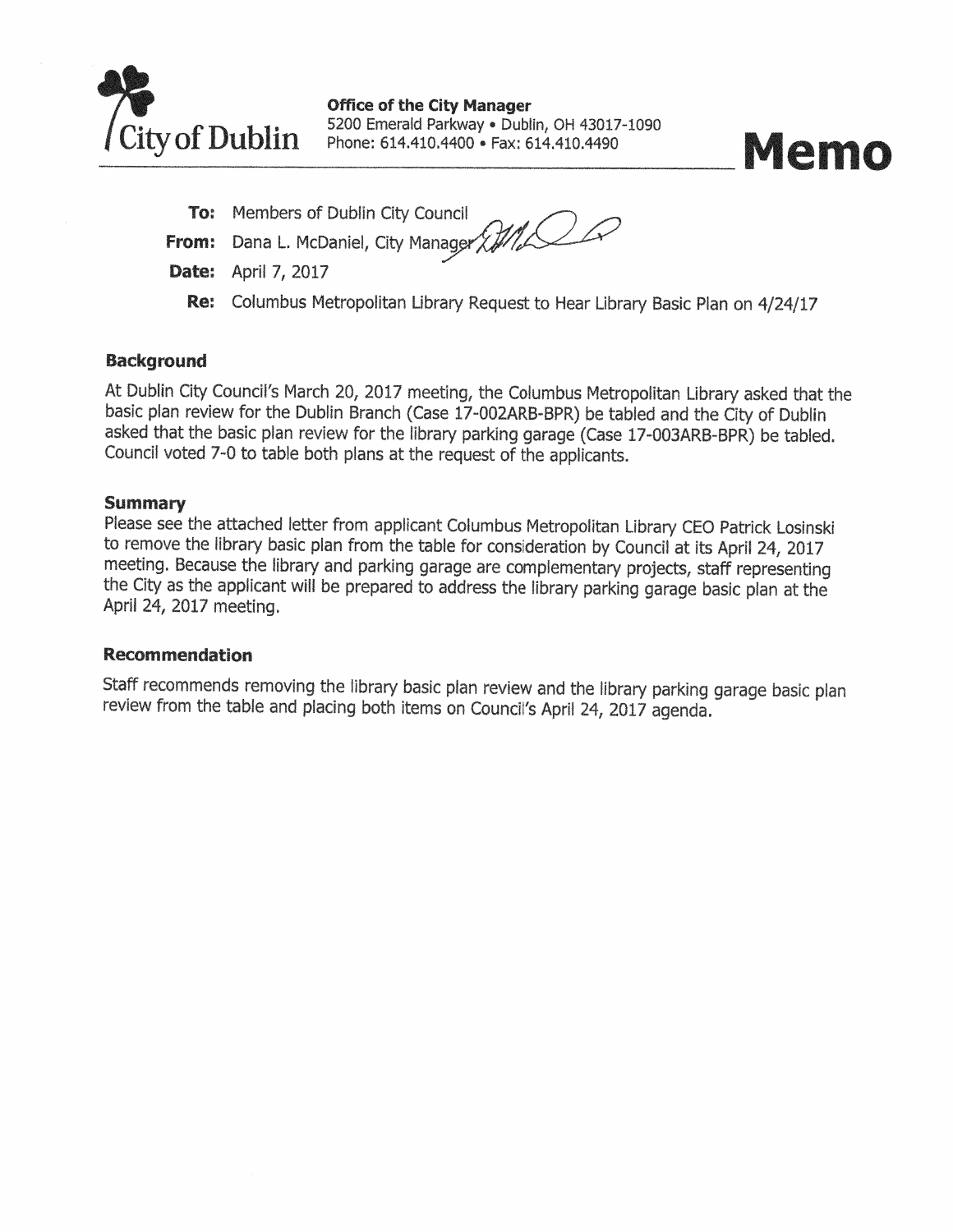

# M E M O R A N D U M

To: Dana McDaniel, City Manager, City of Dublin

From: Patrick Losinski, CEO, Columbus Metropolitan Library

Date: March 24, 2017

RE: Dublin Branch Library Next Steps

Columbus Metropolitan Library (CML) is committed to continuing our many years of partnership with the City of Dublin to build a library for this vibrant community. Following presentations and discussions at City Council on March 6, 13 and 20, we propose the following next steps:

### **Week of April 3:** Columbus Metropolitan Library issues a Dublin Update Information Sheet

This information sheet is an opportunity for CML to speak directly with Dublin citizens in order to address the many questions we have received yet have been unable to answer via the City Council meeting format. This sheet will be emailed to Dublin cardholders, made available on our website and in the branch. A link for comments will be included. We understand that the City of Dublin is interested in supporting this document and we are exploring ways in which the City can demonstrate that support.

### **April 24:** Basic Plan Review of Library and City Parking Garage

In order to keep the library project moving forward we ask that City Council vote on the Basic Plan for both the library and the city's parking garage on April 24. Because of the extensive collaboration and negotiations that have occurred between CML (and its Board) and City of Dublin (and its City Council) in agreeing to this unique and complex public-public partnership, CML strongly requests that City Council remain as the reviewing body for any subsequent phases of required City development review and approval, and so designate itself at the April 24 meeting.

We've listened to the thoughtful community and Council commentary and are prepared to take the following steps in response to those comments:

### **1. Change base from brick to stone.**

At Council's request we investigated amending the building's brick base to stone. We have found a solution we believe holds to the building's integrity and works. Cost for this change is an additional \$100,000 and we welcome Council's suggestions and advice on how that cost can be covered.

**2. Change in sidewalk and landscape materials.**  To set the building apart as a premier civic space and to better define the transition from historic to new, we have investigated a different type of sidewalk and landscaping materials. We welcome Council's input to these suggested changes.

## **3. Signature transition element.**

It has been suggested that we develop a transition/design element that stands on the grounds of this civic space and that represents a transition of old to new. The library welcomes this